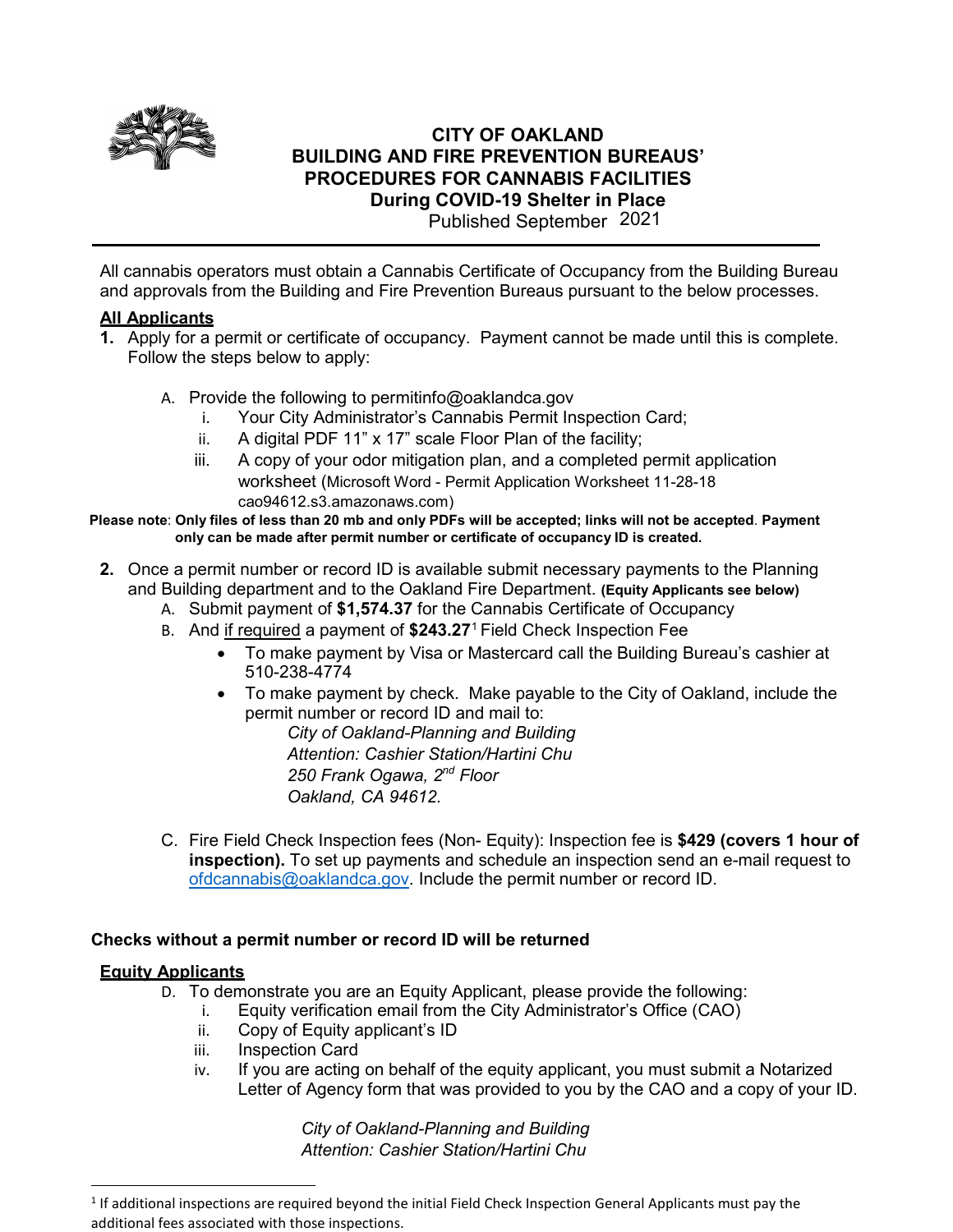*250 Frank Ogawa, 2nd Floor Oakland, CA 94612.*

- **3.** Once payments or Proof of Equity Applicant status has been submitted you may schedule inspections.
	- A. To schedule a Building Field Check inspection call (510) 238-3444.
	- B. To schedule a Fire Inspection<sup>[2](#page-1-0)</sup>, email <u>ofdcannabis@oaklandca.gov</u>, *be sure to include proof of Equity approval documentation*.
- **4.** After the Cannabis Field Check Inspection, the Building and Fire Prevention Bureaus will either:
	- A. Sign the City Administrator's Inspection Card if no issues are out of compliance and the facility does not require new building or fire systems,<sup>[3](#page-1-1)</sup> or
	- B. Issue a Correction Notice outlining the items in need of correction and any plan submissions or permits required. No work may take place at this point without proper permits

## **Applicants Issued a Correction Notice**

- **1.** Licensed contractors should apply for any required permits at [permitinfo@oaklandca.gov](mailto:permitinfo@oaklandca.gov) and pay any required fees as described above under 2(a).
- **2.** If the Correction Notice required plan submission, the plans must be designed, stamped, and signed by a Professional Engineer, Registered Architect, or California Licensed Mechanical Engineer for Mechanical Permits.
- **3.** Once plan check is complete and the Building and Fire Prevention Bureaus issue any required permits, operators may commence work.
- **4.** Once field work is in progress, applicants must call (510) 238-3444 to schedule required inspections, correct work as indicated by field inspectors, and obtain final inspection approvals.

# **Applications Involving Volatile Extraction Operations**

- **1.** Prior to installation of any systems or commencing operations, operators must submit plans by a licensed engineer to the Oakland Fire Hazardous Materials Inspector via email to [sskillern@oaklandca.gov](mailto:sskillern@oaklandca.gov) that identify the following:
	- a. Total amount and storage location of combustible and/or flammable liquids.
	- b. The system or equipment used for the extraction if listed or approved for the specific use.
	- If the equipment is not listed or approved for the specific use, provide a technical report prepared by a registered design professional. This report must contain the information outlined in 2019 California Fire Code Section 3904.3.1.
	- c. Information on gas detection system components.
	- d. Information of emergency shutoff system.
	- e. Location and types of hazard identification labels and signs.
- **2.** After plans are submitted, the Fire Prevention Bureau will contact operators and either:
	- a. advise operators of any plan deficiencies; or
	- b. Issue a permit for installation and schedule a final inspection.
- **3.** Operators must provide a Certificate of Installation for any equipment installed onsite.
- **4.** Operation of these systems shall not commence until the installations have been approved by Fire Prevention Bureau.

## **Applications Utilizing Carbon Dioxide Enrichment**

<span id="page-1-0"></span> $<sup>2</sup>$  A Fire inspection allows an inspector to look for hazardous conditions, work constructed without permits, and additional</sup> work that will be required for a new facility. Inspections may be conducted virtually or in person. Applicants must comply with all public health requirements, including wearing of face-coverings during in person inspections.

<span id="page-1-1"></span> $3$  All equipment and furniture must be in place prior to the Fire Prevention Bureau providing final approval.